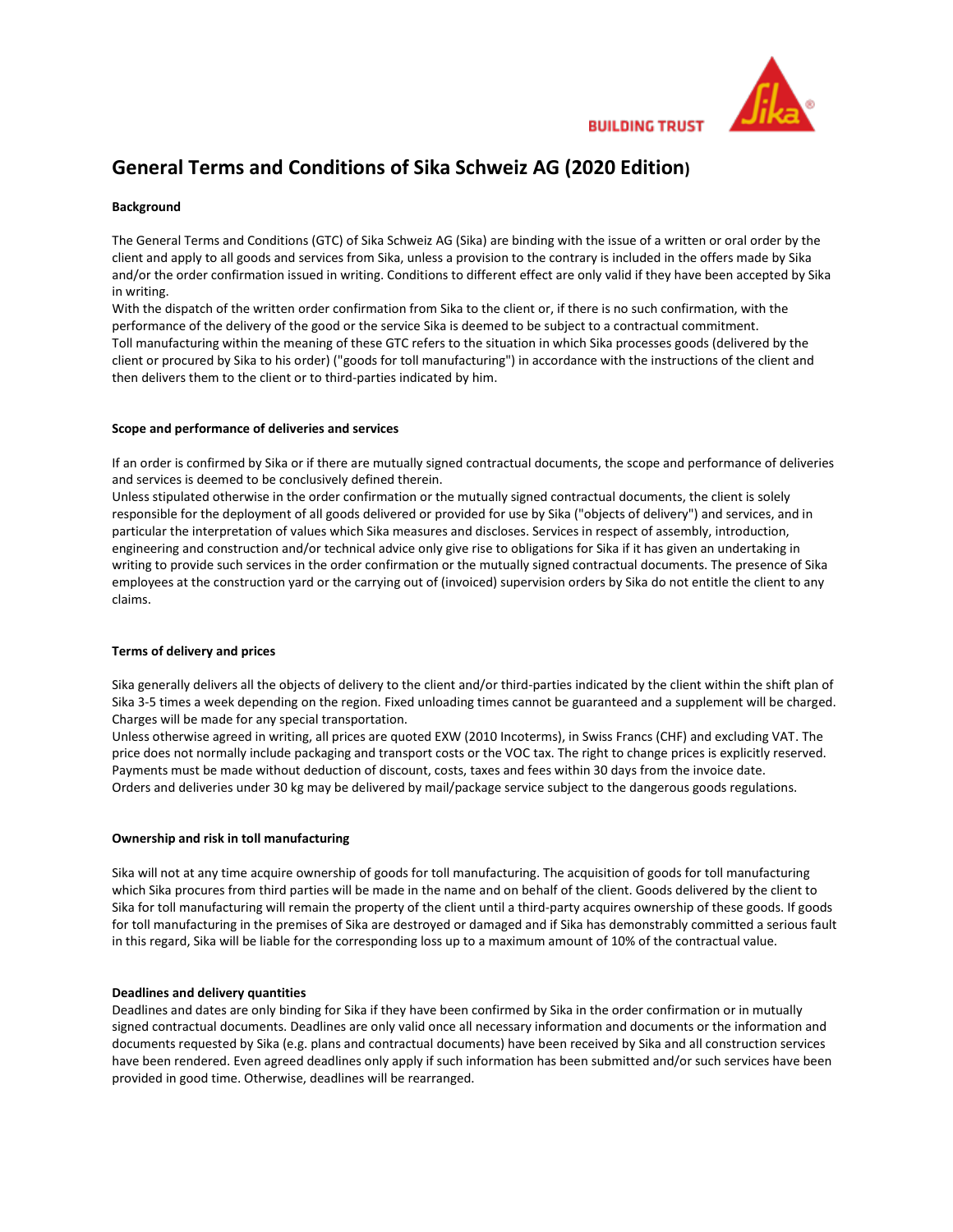

Liability for loss of use and any further loss through breach of compliance with deadlines and delivery quantities is hereby explicitly excluded.

## **Dispatch and transport costs**

Unless otherwise agreed, goods shall be dispatched and transported at the customer's risk and expense. A proportion of any HGV transport costs will also be charged. A service charge will be made for preparing and packaging small deliveries. The costs for silo deliveries and silo letting will be disclosed on request. Costs for difficult access, waiting times and additional services will (irrespective of the nature of the invoice) generally be charged in addition. The price list has further details of service charges and surcharges.

# **Collectors**

The structures and processes in our central storage area and in the production stores are not designed to serve collectors. Therefore, in principle we deliver to the client through our logistics organisation. For short-notice requirements, our trading partners maintain products in stock. For special cases, in which collection from our stores is unavoidable, we will have to charge a handling fee. The transport of dangerous goods is subject to the transport regulations under SDR/ADR.

#### **Transport regulations for products**

The transport and/or product packaging of Sika Schweiz AG is subject to the statutory information on the transport of dangerous goods under SDR/ADR/RSD/RID for road and rail transport (the "released quantity" under 1.1.3.6 ADR/RID is the quantity of dangerous goods which is indicated in table 1.1.3.6.3 in ADR/RID).

Further information on toxic and transport classifications can be found on our material safety data sheets. For the collection of products classified as dangerous goods, the vehicle must be equipped in line with the "Regulation on the Transport of Dangerous Goods by Road (SDR/ADR), and the driver must be trained appropriately and have an ADR licence. Since Sika as the supplier is liable for non-compliance with the dangerous goods transport regulations, in the absence of a valid ADR licence or in the case of vehicles which are not equipped in accordance with the regulations, no loading will take place. These regulations also apply to the return transport of products.

# **Warranty**

In relation to the sale of products, Sika guarantees compliance with technical properties as specified in the «product data sheets» up until the expiry date or, in the case of products with no printed expiry date, up until the delivery time. In connection with the sale or release for use of Sika machinery and Sika equipment, Sika warrants for the specifications indicated or confirmed on the part of Sika in the order confirmation and/or in the mutually signed contractual documents as of the time of the transfer of the machinery and/or equipment. If Sika carries out maintenance and repair works, it will warrant for the validity for the proposed use at the time of the termination of the relevant work. In connection with toll manufacturing, Sika only warrants the processing of the relevant goods in accordance with the written instructions of the client. Sika will not review these instructions, for which the client bears sole responsibility.

With regard to the use and processing of products, the detailed information in particular in the "product data sheet" or on the packaging is binding. In general, compliance with the rules of construction technology and standard construction practice is essential. Similarly, products are in principle only intended for clients, whose employees have the necessary technical knowledge. In particular, with products without a preset dose, the quality of the performance depends to a decisive extent on the precision of the dosage. The prescribed mixtures may not be changed. Pigment and filler containing components must be homogenised without flaws before dosing with the electrical mixer. Above all, with adhesion and casting products of high static importance, the client and/or the relevant construction management must arrange preliminary trials and regular interim checks in the construction yard. Since numerous factors can influence the processing and consumption of the materials, the requirement information is non-binding for Sika. Similarly, the right to make changes to the product formulation on the basis of the most recent research results is explicitly reserved.

Any warranty of Sika presupposes that defects and/or unfitness for use and damage demonstrably occur as a result of poor materials and/or defective design or construction, that the client reports any existing or imminent losses immediately to Sika in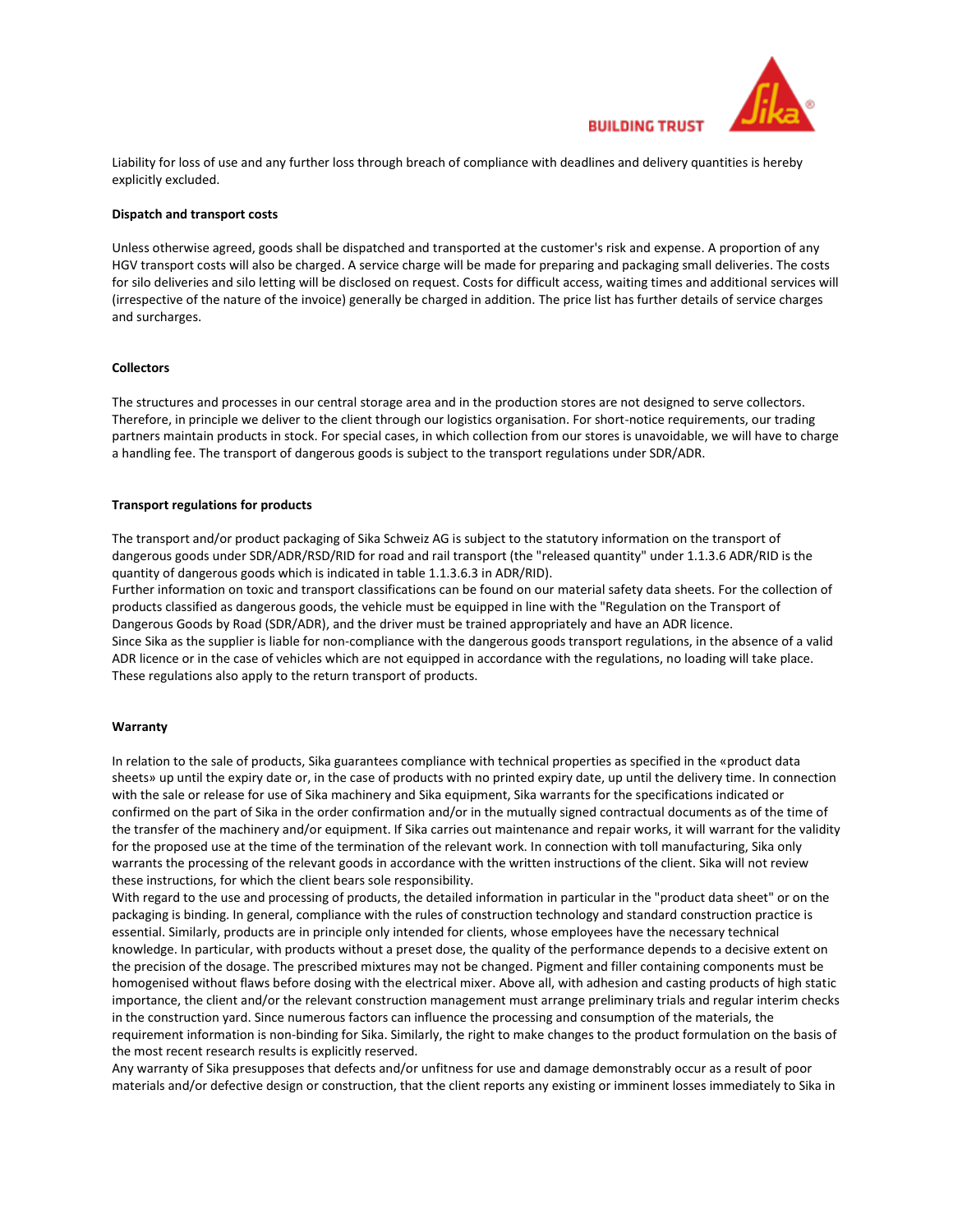

**BUILDING TRUST** 

writing, that the objects of delivery are stored in accordance with the Sika guidelines, maintained and or used prior to their expiry date and that there has been no improper conduct by the customer or any third party or any external causes, including force majeure, the influence of third party products or mechanical impacts and damage.

For goods and services of subcontractors, which are prescribed by the client, the above warranty of Sika is also restricted to the warranty given on the part of the relevant subcontractors to Sika. The warranty determined above is final and replaces any other warranty, in particular also presupposed characteristics and/or any suitability of the objects of delivery for specific purposes of use. In particular, Sika does not give a warranty regarding goods for toll manufacturing.

The warranty period is 12 months from collection or dispatch or from acceptance, where this is agreed in writing. Longer warranty periods apply to the following products: Sarnafil sloping roof underlay membranes 5 years and Sarnafil flat roof plastic sealing membranes 10 years. For replaced or repaired parts, the warranty period begins newly and lasts for six months from the delivery of the spare part or the completion of the repair.

The defect rights of the client consist at the choice of Sika of a free repair, free replacement delivery or suitable price reduction in connection with the sale of products, Sika machinery and/or Sika equipment. Further defect rights are explicitly excluded. The right to compensation in accordance with the following provisions on liability is reserved.

## **Assessment and defect complaints**

Any warranty from Sika presupposes that the client inspects all objects of delivery immediately after receipt and services during their performance or has them checked by a third-party and notifies any defects and/or unsuitability for use immediately after discovery by registered letter to Sika Schweiz AG, Zurich or to the regional Sika sales office. If the inspection and notification are not performed on time, the goods (both with sale and with use transfer) and services will be deemed to have been approved.

#### **Returns of goods**

Sika will accept returns of goods only with prior notification and in an impeccable condition in the original packaging free of charge from the manufacturer works. Broken packages, cement-containing products, products with restricted lifetimes, special products and special dyes and products no longer included in the range as well as individual components of multiplecomponent products cannot be returned. The return value will be determined on the basis of the net value of the goods less the loss of value and discount granted. Credit notes will be made for the maximum amount of 80% of the net value of the goods, less a charge for costs of CHF 100.00. Any transport and disposal costs will be charged.

#### **Taking back of packaging**

Containers, 200 litre plastic drums, pallets and frames are the property of Sika and will be taken back upon delivery or by agreement. The remaining packaging materials are one-way packaging. Spools for the delivery of profiles and films will be charged for and will be credited to the dispatching works if returned in perfect condition.